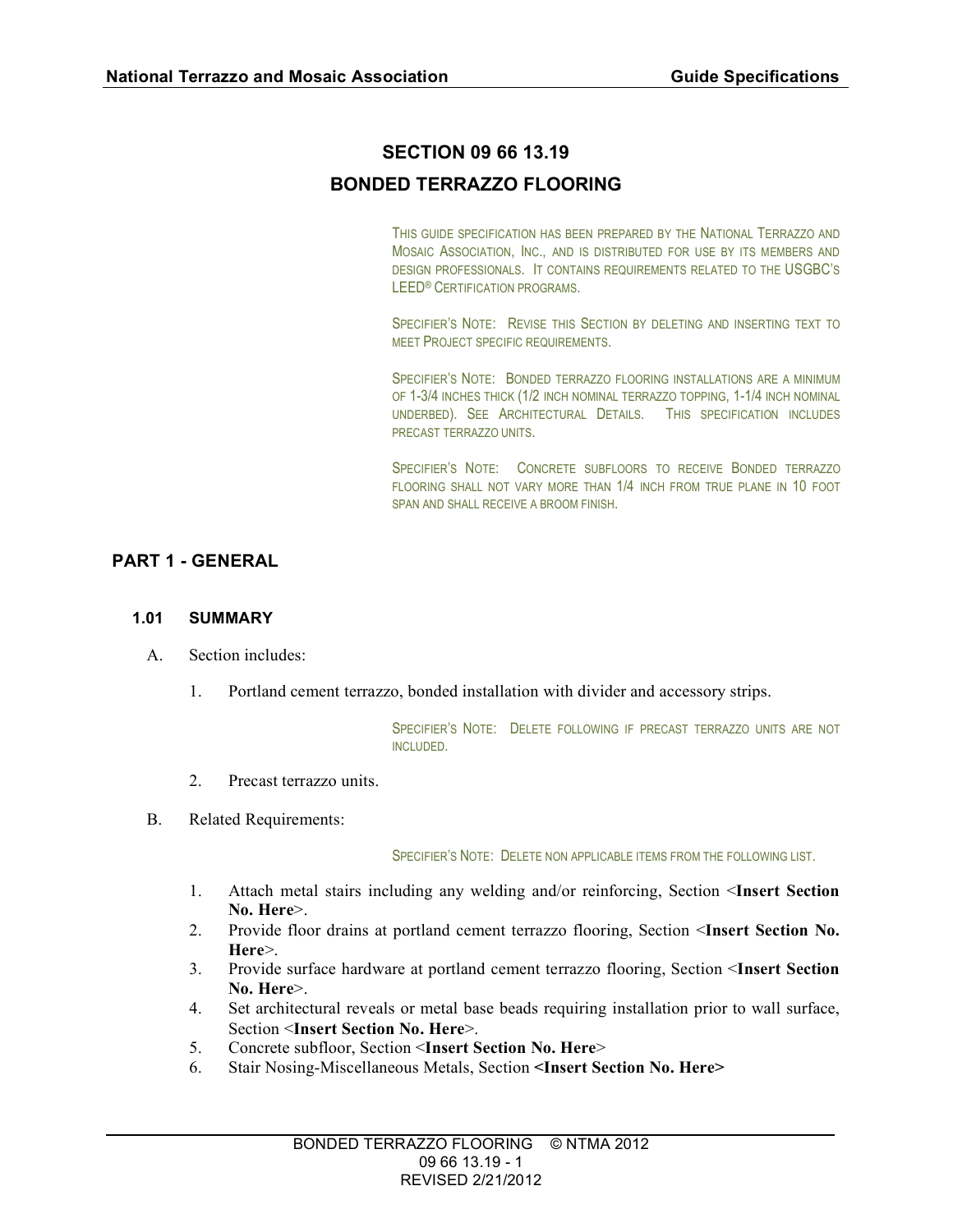### **1.02 DEFINITIONS**

A. NTMA: National Terrazzo and Mosaic Association, Inc.

## **1.03 PREINSTALLATION MEETINGS**

- A. Pre installation Conference: The General Contractor shall conduct a conference at project site before Terrazzo Contractor begins installation.
	- 1. The General Contractor shall invite Terrazzo Contractor, the Architect and representatives of the Owner.
	- 2. Review methods and procedures related to terrazzo including, but not limited to, the following:
		- a. Inspect and discuss condition of substrate and other preparatory work performed by other trades.
		- b. Review and finalize construction schedule and verify availability of materials, installer's personnel, equipment and facilities needed to make progress and avoid delays.
		- c. Review terrazzo mixes and patterns.
		- d. Review custom terrazzo mixes, designs and patterns.
		- a. Coordination with the work of other trades.

#### **1.04 ACTION SUBMITTALS**

A. Product Data: Terrazzo Contractor shall submit Product Data for each type of product required for installation including:

> SPECIFIER'S NOTE: RETAIN ONLY THOSE ITEMS WHICH APPLY TO PROJECT IN THE FOLLOWING LISTING.

- 1. Strip materials
- 2. Sealer
- 3. Cement
- B. LEED Submittals: Terrazzo Contractor shall submit the following:

SPECIFIER'S NOTE: RETAIN ONLY THOSE SUBMITTALS WHICH APPLY TO PROJECT IN THE FOLLOWING LISTING.

- 1. Product Data for Credit MR 4: For products having recycled content, submit documentation indicating percentages by weight of postconsumer and preconsumer recycled content.
	- a. Include statement indicating cost for each product having recycled content.
- 2. Product Certificates for Credit MR 5: For products and materials required to comply with requirements for regional materials, submit documentation indicating location and distance from Project of material manufacturer and point of extraction, harvest, or recovery for each raw material.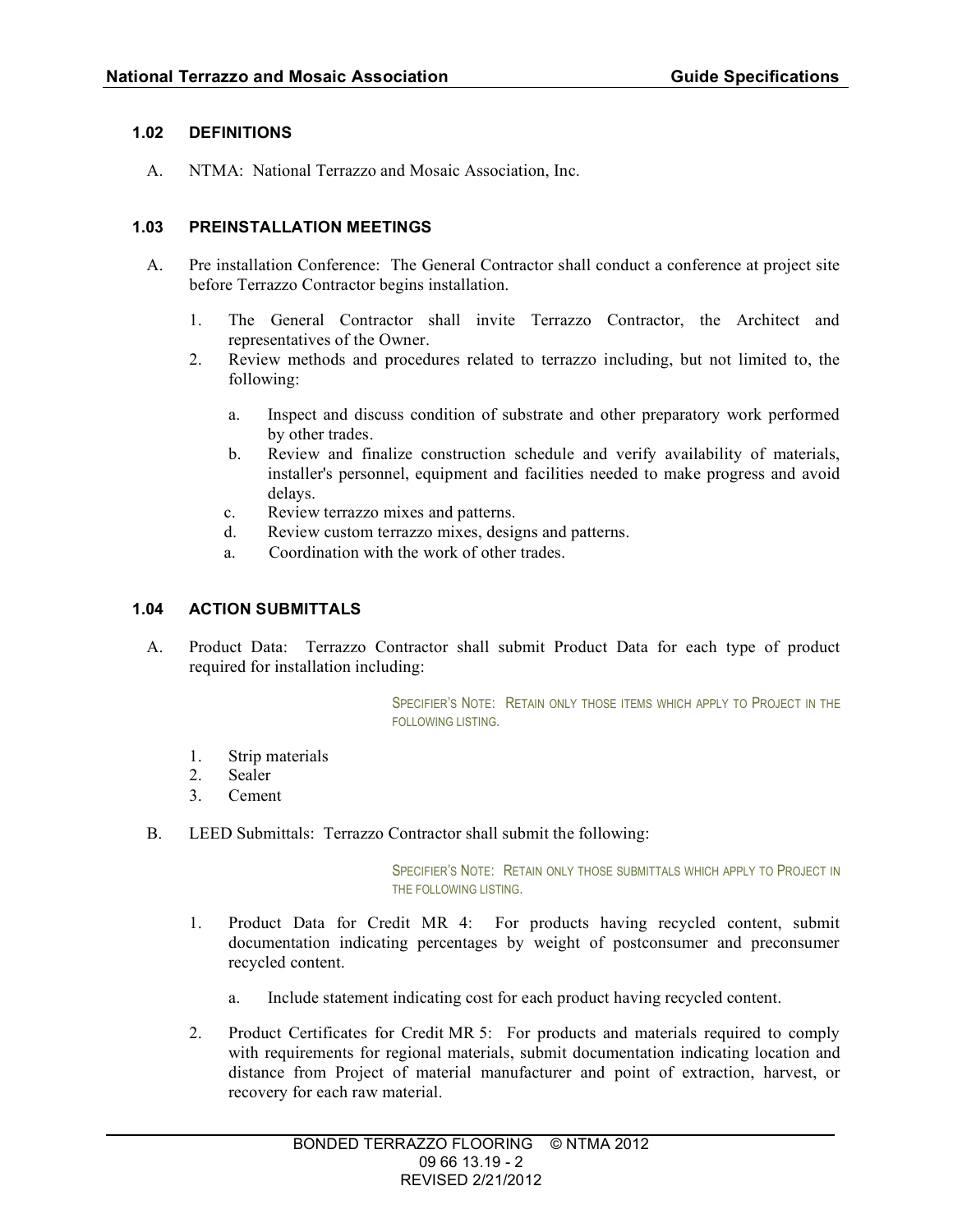a. Include statement indicating cost for each regional material and the fraction by weight that is considered regional.

> SPECIFIER'S NOTE: "PRODUCT DATA FOR CREDIT IEQ 4.1" SUBPARAGRAPH BELOW APPLIES TO LEED-NC, LEED-CI, AND LEED-CS; COORDINATE WITH REQUIREMENTS FOR ADHESIVES.

3. Product Data for Credit IEQ 4.1: For adhesives, submit documentation including printed statement of VOC content.

> SPECIFIER'S NOTE: "PRODUCT DATA FOR CREDIT IEQ 4.3" SUBPARAGRAPH BELOW APPLIES TO LEED-NC, LEED-CI, AND LEED-CS; COORDINATE WITH REQUIREMENTS FOR SEALERS.

4. Product Data for Credit IEQ 4.3: For sealers, submit documentation including printed statement of VOC content.

> SPECIFIER'S NOTE: "LABORATORY TEST REPORTS FOR CREDIT IEQ 4" SUBPARAGRAPH BELOW APPLIES TO LEED FOR SCHOOLS.

5. Laboratory Test Reports for Credit IEQ 4: For flooring system including adhesives and sealers, submit documentation indicating that products comply with the testing and product requirements of the California Department of Health Services' "Standard Practice for the Testing of Volatile Organic Emissions from Various Sources Using Small-Scale Environmental Chambers."

> SPECIFIER'S NOTE: SHOP DRAWINGS MAY NOT BE REQUIRED FOR SMALL AREAS OR SIMPLE DESIGNS. DELETE FOLLOWING PARAGRAPH IF SHOP DRAWINGS ARE NOT REQUIRED.

C. Shop Drawings: Terrazzo Contractor shall prepare and submit Shop Drawings that include plans, elevations, sections, component details, and attachments to other work. Include terrazzo installation requirements. Show layout of the following:

> SPECIFIER'S NOTE: RETAIN ONLY THOSE ITEMS WHICH APPLY TO PROJECT IN THE FOLLOWING LISTING.

- 1. Divider strips.
- 2. Expansion-joint strips.
- 3. Accessory strips.
- 4. Abrasive strips.
- 5. Stair treads, risers and landings.
- 6. Terrazzo patterns.
- 7. <**Insert requirements**>

SPECIFIER'S NOTE: KEEP PARAGRAPH BELOW FOR RELATIVELY SMALL AND SIMPLE PROJECTS WHERE TERRAZZO COLORS AND PATTERNS HAVE ALREADY BEEN SELECTED. DELETE PARAGRAPH IF KEEPING "SAMPLES FOR INITIAL SELECTION" OR "SAMPLES FOR VERIFICATION" PARAGRAPHS BELOW.

D. Samples: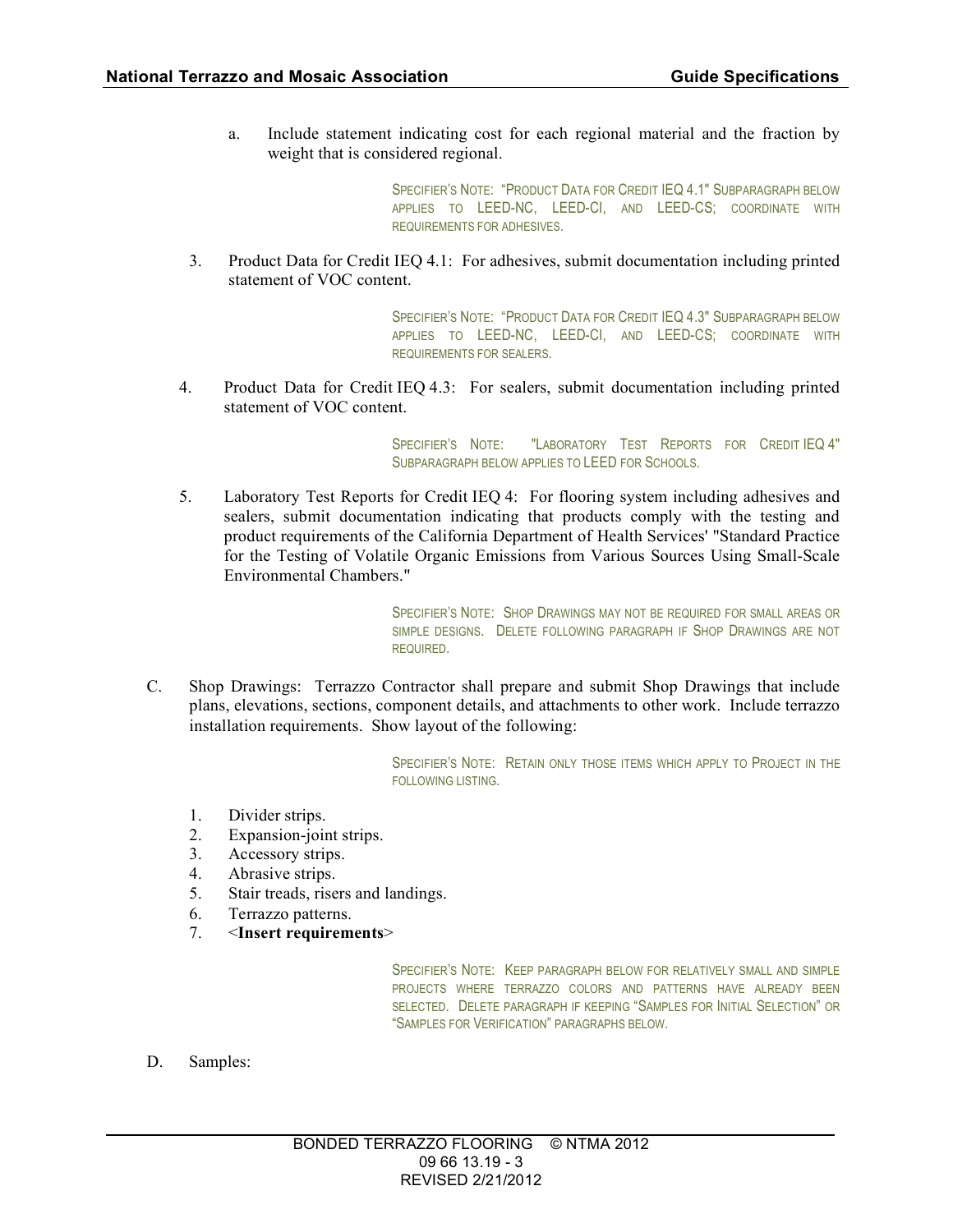1. Terrazzo Contractor shall prepare and submit a maximum of three samples, sizes [**6 by 6 inches**] [**12 by 12 inches**] for each color and type of terrazzo specified.

> SPECIFIER'S NOTE: DELETE FOLLOWING PARAGRAPH IF PRECAST TERRAZZO IS NOT USED.

2. Terrazzo Contractor shall submit three samples, sizes **[6 by 6 inches] [12 by 12 inches]** for each color and type of precast terrazzo specified.

> SPECIFIER'S NOTE: KEEP PARAGRAPH BELOW FOR PROJECTS WHERE TERRAZZO COLORS WILL BE SELECTED DURING CONSTRUCTION FROM NTMA COLOR PLATES. DELETE PARAGRAPH WHERE TERRAZZO COLORS HAVE BEEN SELECTED AND ARE INDICATED ON THE DRAWINGS AND SPECIFICATIONS.

E. Samples for Initial Selection: Terrazzo Contractor shall submit NTMA "Color Palette Brochure" showing full range of colors and patterns available for each terrazzo type.

> SPECIFIER'S NOTE: KEEP PARAGRAPH BELOW FOR LARGER AND MORE COMPLEX PROJECT. DELETE PARAGRAPH WHERE TERRAZZO COLORS HAVE BEEN SELECTED AND ARE INDICATED ON THE DRAWINGS AND SPECIFICATIONS.

- F. Samples for Verification: Terrazzo Contractor shall prepare and submit samples for each type, material, color and pattern of terrazzo and accessory required showing the full range of color, texture and pattern variations expected.
	- 1. Terrazzo: [**6 by 6 inch**] [**12 by 12 inch**] samples
	- 2. Accessories: 6 inch long Samples of each type and kind of exposed strip item required

SPECIFIER'S NOTE: DELETE FOLLOWING PARAGRAPH IF PRECAST TERRAZZO IS NOT USED.

3. Precast Terrazzo Units: Samples, sizes **[6 by 6 inches] [12 by 12 inches]** for each color and type of precast terrazzo specified.

#### **1.05 INFORMATIONAL SUBMITTALS**

- A. Qualification Data: Terrazzo Contractor shall submit two copies of qualification data.
	- 1. Include list of projects indicating name and location of project, name of Owner, name and contact information for General Contractor, and name and contact information for Architect.
	- 2. Include letter from NTMA with the name of the Project and name of member, stating current member status.

## **1.06 CLOSEOUT SUBMITTALS**

A. Maintenance Literature: Terrazzo Contractor shall submit two copies of NTMA maintenance recommendations.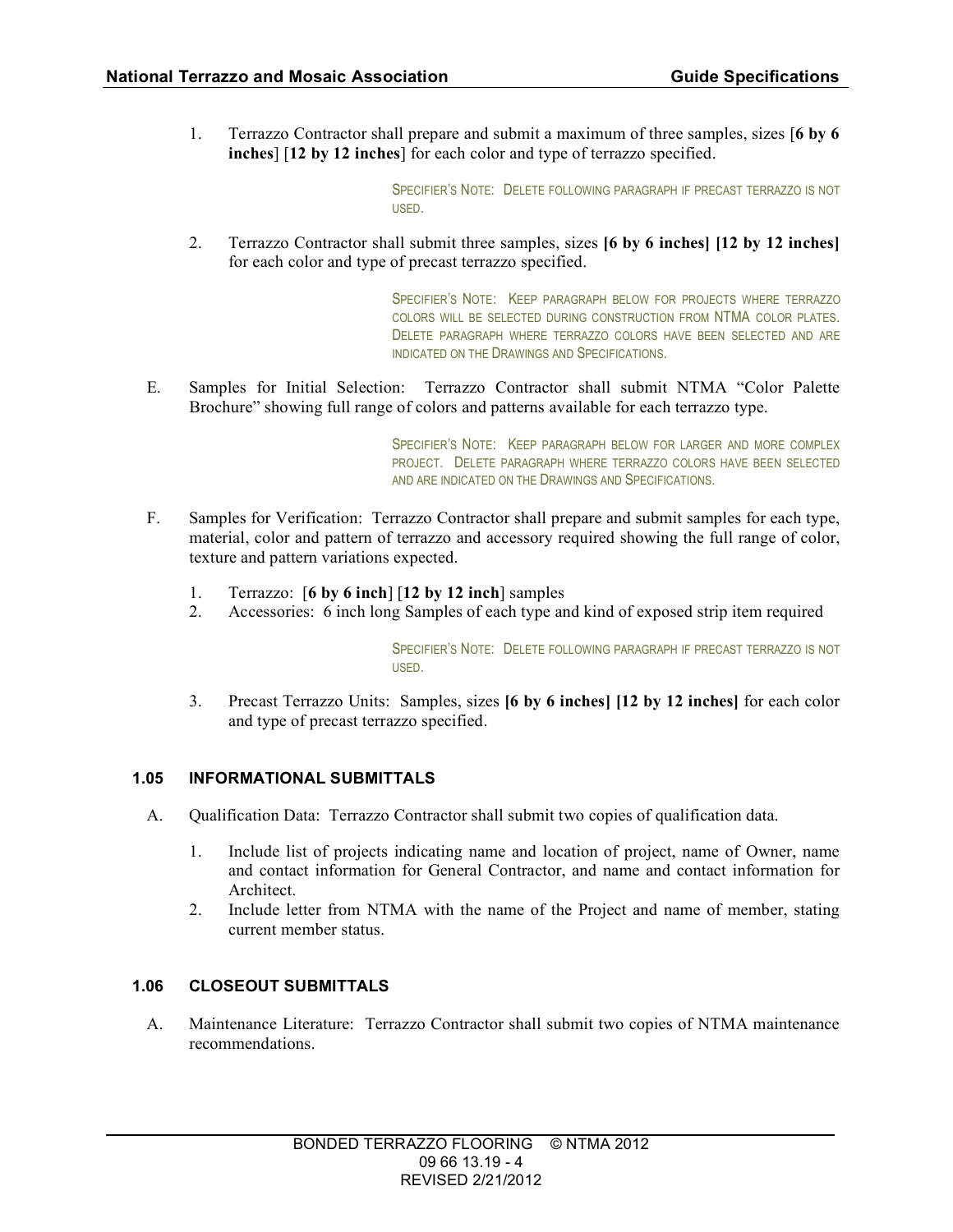## **1.07 QUALITY ASSURANCE**

- A. Acceptable Suppliers: A firm experienced in manufacturing products in accordance with NTMA standards and with a record of successful in-service performance, as well as sufficient production capacity to produce required materials.
- B. Acceptable Terrazzo Contractor: A Contractor Member of NTMA whose work has resulted in construction with a record of successful in service performance.
	- 1. Installer shall have completed terrazzo installations within the past five years of scale and complexity similar to the proposed installation.
- C. Terrazzo Standards: Terrazzo Contractor shall furnish materials and install terrazzo according to NTMA's "Terrazzo Specifications and Design Guide" and with written recommendations for terrazzo type indicated unless more stringent requirements are specified.
- D. Source Limitations for Aggregates: Terrazzo Contractor shall obtain each color, grade, type, and variety of granular materials from sources capable of providing materials of consistent quality in appearance and physical properties.

SPECIFIER'S NOTE: SIZE OF MOCKUP SHOULD BE DEPENDENT TO NUMBER OF COLORS AND PATTERNS. USUALLY A MOCKUP OF 50 TO 100 SQ. FT. SHOULD BE SUFFICIENT. DETAIL MOCKUP DESIRED ON DRAWINGS. KEEP REQUIREMENTS FOR MOCKUP FOR LARGER AND MORE COMPLEX PROJECTS.

- E. Mockups: Terrazzo Contractor shall construct mockup if required in bid or scope of work documents to verify selections made under Sample submittals and to demonstrate aesthetic effects and set quality standards for materials and execution.
	- 1. Build mockup as indicated on Drawings.
	- 2. Approved mockups may become part of the completed Work if undisturbed at time of Substantial Completion.

## **1.08 DELIVERY, STORAGE AND HANDLING**

- A. Materials shall be delivered to Project site in supplier's original wrappings and containers, labeled with source or manufacturer's name, material or product brand name and lot number, if any.
- B. Materials shall be stored in their original, undamaged packages and containers.

## **1.09 PROJECT CONDITIONS**

- A. General Contractor shall provide sufficient water, temporary heat and light, and adequate electric power with suitable outlets connected and distributed for use within 100 feet of any working space.
- B. General Contractor shall provide temporary enclosures and other suitable methods to protect adjacent spaces from damage during installation.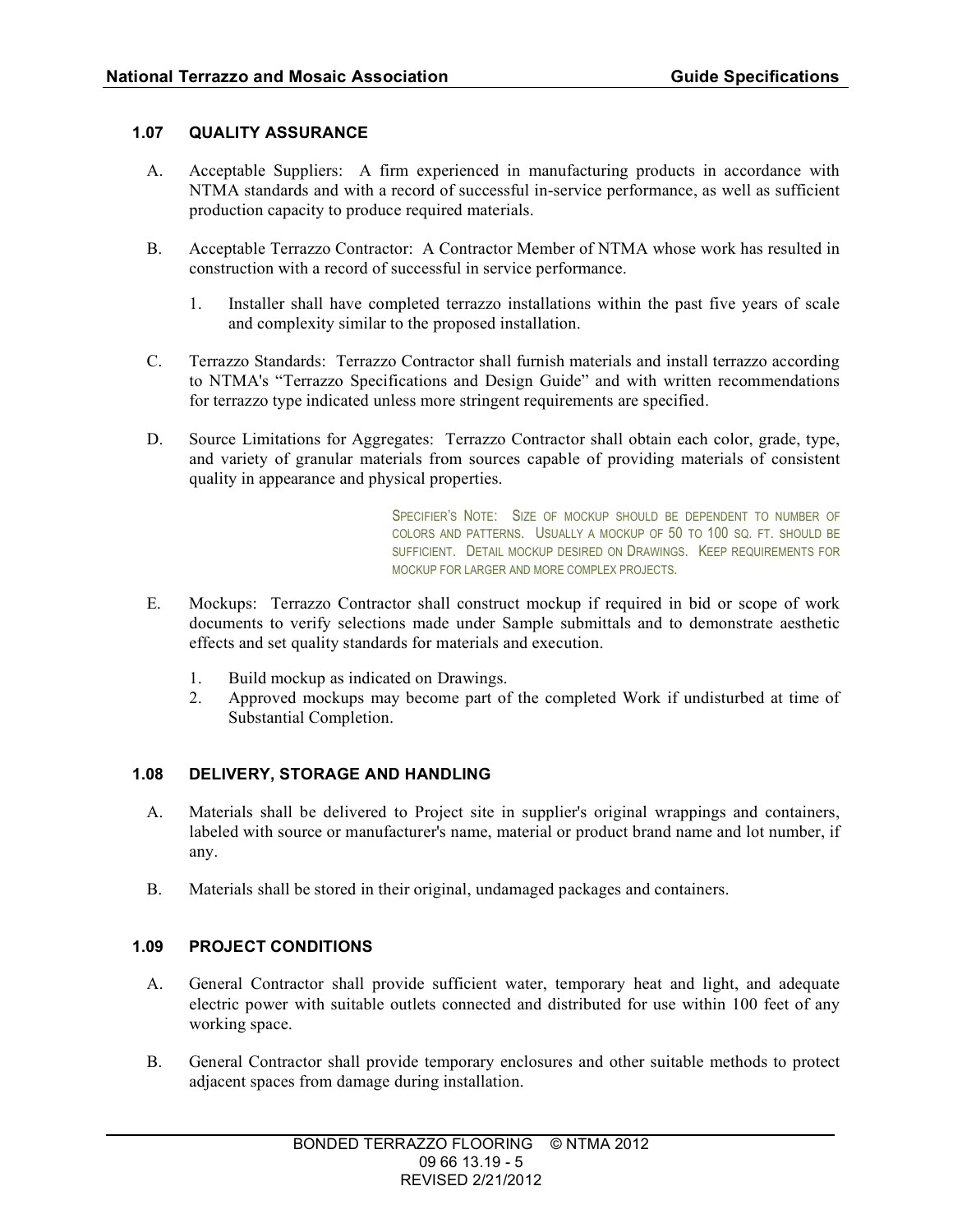- 1. Maintain ambient temperatures in the area to receive terrazzo at not less than 50 deg. F.
- 2. Maintain adequate ventilation in the area to receive terrazzo.
- C. Terrazzo Contractor shall protect other adjacent work from water and dust generated by grinding operations.

## **1.10 GUARANTEE**

A. One year from date of completion of terrazzo installation.

# **PART 2 - PRODUCTS**

#### **2.01 PERFORMANCE REQUIREMENTS**

- A. Recycled Content of Portland Cement Terrazzo Flooring Materials: Provide aggregates with a postconsumer recycled content plus one-half of preconsumer recycled content not less than <**Insert number**> percent.
- B. Regional Materials: Provide [**portland cement**] [**marble chips**] [**decorative aggregate**] [and] [sand] that has been extracted, harvested, or recovered, as well as manufactured within 500 miles of Project site.

SPECIFIER'S NOTE: RETAIN "LOW-EMITTING MATERIALS" PARAGRAPH BELOW IF REQUIRED FOR LEED FOR SCHOOLS CREDIT IEQ 4.

C. Low-Emitting Materials: Flooring system shall comply with the testing and product requirements of the California Department of Health Services' "Standard Practice for the Testing of Volatile Organic Emissions from Various Sources Using Small-Scale Environmental Chambers."

### **2.02 MATERIALS**

SPECIFIER'S NOTE: SELECT WHITE OR GRAY CEMENT. BOTH WHITE AND GRAY PORTLAND CEMENT MAY NOT BE UNIFORM IN COLOR AND MAY PRODUCE A VARIATION OF SHADE IN THE MATRIX.

- A. Portland Cement: ASTM C 150, Type 1, [**white**][**gray**].
- B. Water: Potable
- C. Sand: ASTM C 33/C33M, clean, washed and locally available

SPECIFIER'S NOTE: RETAIN "RECYCLED CONTENT OF PORTLAND CEMENT TERRAZZO FLOORING" SUBPARAGRAPH BELOW TO SPECIFY RECYCLED CONTENT IF APPLYING FOR LEED CREDIT MR 4.

D. Marble Chips: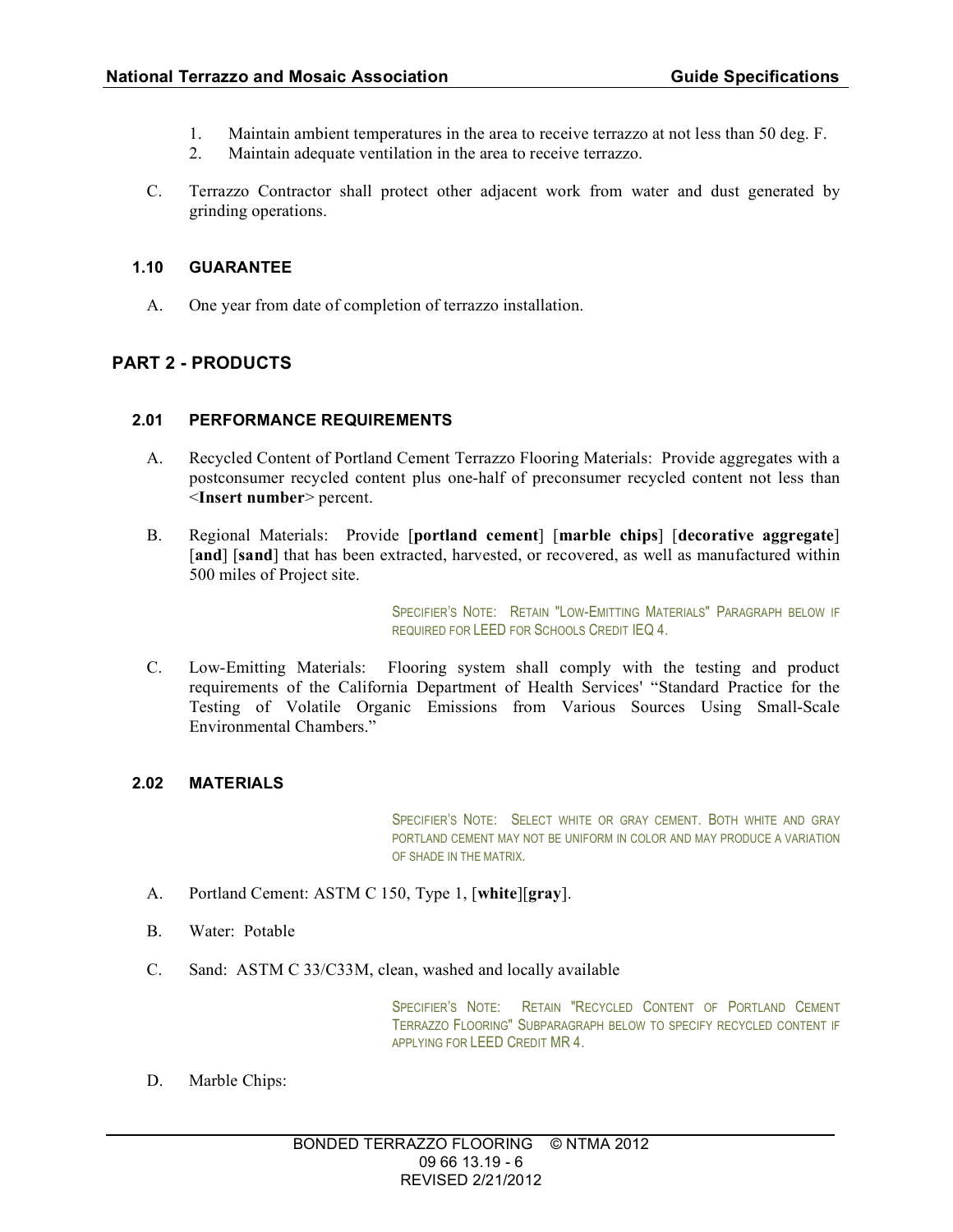SPECIFIER'S NOTE: STANDARD MARBLE AGGREGATES ARE NO. 1 AND NO. 2 SIZE UNLESS SPECIFIED OTHERWISE.

- 1. Size: NTMA gradation standards
- 2. Abrasion and Impact Resistance: Not more than 40 percent loss when tested in accordance with ASTM C 131
- 3. Chips shall contain no deleterious or foreign matter

SPECIFIER'S NOTE: PORTLAND CEMENT TERRAZZO USUALLY ONLY INCLUDES MARBLE CHIPS. OTHER DECORATIVE MATERIALS (SYNTHETIC SHIPS, METAL, GLASS, PORCELAIN, ETC.) THAT DO NOT COMPLY WITH REQUIREMENTS SPECIFIED ABOVE MAY BE USED AFTER CONSULTING WITH THE TERRAZZO CONTRACTOR FOR SPECIFIC USAGE GUIDELINES AND RECOMMENDATIONS.

- E. Divider Strips:
	- 1. Material: [**Zinc**][**Brass**].
	- 2. Strip Thickness: [**16 gauge**].

SPECIFIER'S NOTE: DELETE FOLLOWING SUBPARAGRAPH IF HEAVY TOP DIVIDER STRIPS ARE NOT USED

- 3. Heavy Top Thickness: [**1/8 inch**] [**1/4 inch**] [**3/8 inch**].
- 4. Depth: 1-1/4 inches.

SPECIFIER'S NOTE: SELECT PARAGRAPH ABOVE AND DELETE FOLLOWING FOR STANDARD 1/2 INCH TOPPING OR DELETE ABOVE AND RETAIN FOLLOWING PARAGRAPH FOR 3/4 INCH VENETIAN TOPPING.

5. Depth: 1-1/2 inches.

SPECIFIER'S NOTE: DELETE FOLLOWING IF ABRASIVE STRIPS ARE NOT INCLUDED.

- F. Abrasive Strips: [**Three-line**] [**Two-line**] [**One-line**] [**Abrasive nosing strip and two-line**] <**Insert requirements**> abrasive inserts at nosing. Silicon carbide or aluminum oxide, or combination of both, in epoxy resin binder and set in channel
	- 1. Width: 1/2 inch.
	- 2. Depth: As required by terrazzo thickness.
	- 3. Length: **[4 inches less than stair width] [As indicated**] <**Insert dimension**>.
	- 4. Color: [**Black**] [**Darker than terrazzo, as selected by Architect**] <**Insert requirements**>
- G. Colorants: Alkali-resistant color stable pigments.

SPECIFIER'S NOTE: RETAIN THE FOLLOWING ONLY FOR POURED-IN-PLACED INSTALLATIONS OVER STEEL STAIRS.

H. Steel Wire Lath: ASTM A 185, galvanized welded wire mesh, 2 by 2 by 16 ga.

SPECIFIER'S NOTE: CURING MAY NOT BE NECESSARY UNDER VERY HUMID CONDITIONS.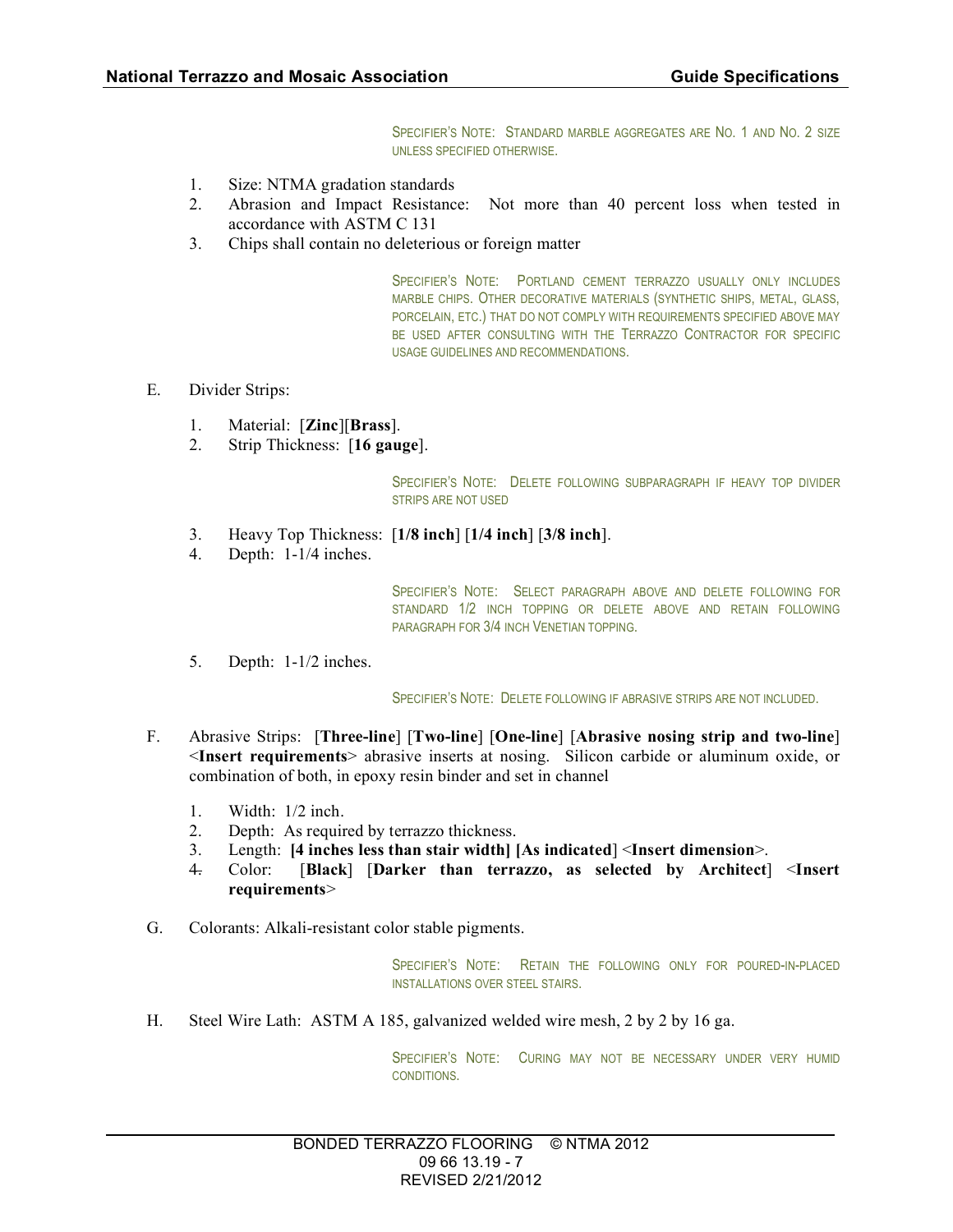I. Curing Materials: Water or polyethylene sheeting.

SPECIFIER'S NOTE: DELETE FOLLOWING PARAGRAPH IF PRECAST TERRAZZO UNITS ARE NOT REQUIRED..

#### **2.03 PRECAST TERRAZZO**

- A. General: Terrazzo Contractor shall provide precast terrazzo units as indicated on Drawings and as specified.
- B. Precast Terrazzo Base: Minimum 3/4-inch-thick, reinforced, portland cement terrazzo units cast in maximum lengths possible, but not less than 36 inches. Comply with manufacturer's written recommendations for fabricating precast terrazzo base units in sizes and profiles indicated.
	- 1. Type: [**As indicated**] [**Coved with minimum 3/4-inch radius**] [**Straight**] [**Splayed**] <**Insert requirements**>.

SPECIFIER'S NOTE: RETAIN FIRST OPTION IN "TOP EDGE" SUBPARAGRAPH BELOW IF TOP EDGE IS CONCEALED.

- 2. Top Edge: [**Straight, unfinished**] [**Beveled with polished top surface**] [**Radius edge with polished top surface**] <**Insert requirements**>.
- 3. Outside Corner Units: With finished returned edges or mitered at outside corner.
- 4. Color, Pattern, and Finish: [**As selected by Architect from full range of industry colors**] [**Match Architect's sample**] [**Match adjacent poured-in-place terrazzo flooring border**] [**Match adjacent poured-in-place terrazzo flooring field**] [**As indicated**]<**Insert requirements**>.

RETAIN "PRECAST TERRAZZO UNITS" PARAGRAPH BELOW FOR PRECAST TERRAZZO STAIR TREADS, RISERS, OR LANDINGS. FOLLOWING ASSUMES THAT PRECAST UNITS ARE FULLY SUPPORTED. DETAIL PROFILE, ANCHORAGE, AND OTHER REQUIREMENTS ON DRAWINGS OR INSERT BELOW. COPY AND RE-EDIT IF MORE THAN ONE TYPE IS REQUIRED; INSERT A UNIQUE DESIGNATION FOR EACH TYPE AND INDICATE LOCATIONS ON DRAWINGS. PRECAST TERRAZZO STAR UNITS ARE RECOMMENDED FOR INSTALLATION OVER CONCRETE, STEEL PLATE, OR STEEL PAN STAIRS.

- C. Precast Terrazzo Stair Units: Minimum [**2-inch-**] <**Insert dimension**> thick, reinforced, portland cement terrazzo stair units. Comply with manufacturer's written recommendations for fabricating precast terrazzo units in sizes and profiles indicated. Reinforce units as required by unit sizes, profiles, and thicknesses and as recommended by manufacturer. Finish exposed-to-view edges and reveals to match face finish. Ease exposed edges to 1/8-inch radius.
	- 1. Provide the following types of precast stair units:
		- a. Stair treads.
		- b. Stair risers.
		- c. Stair landings.
		- d. <**Insert item**>.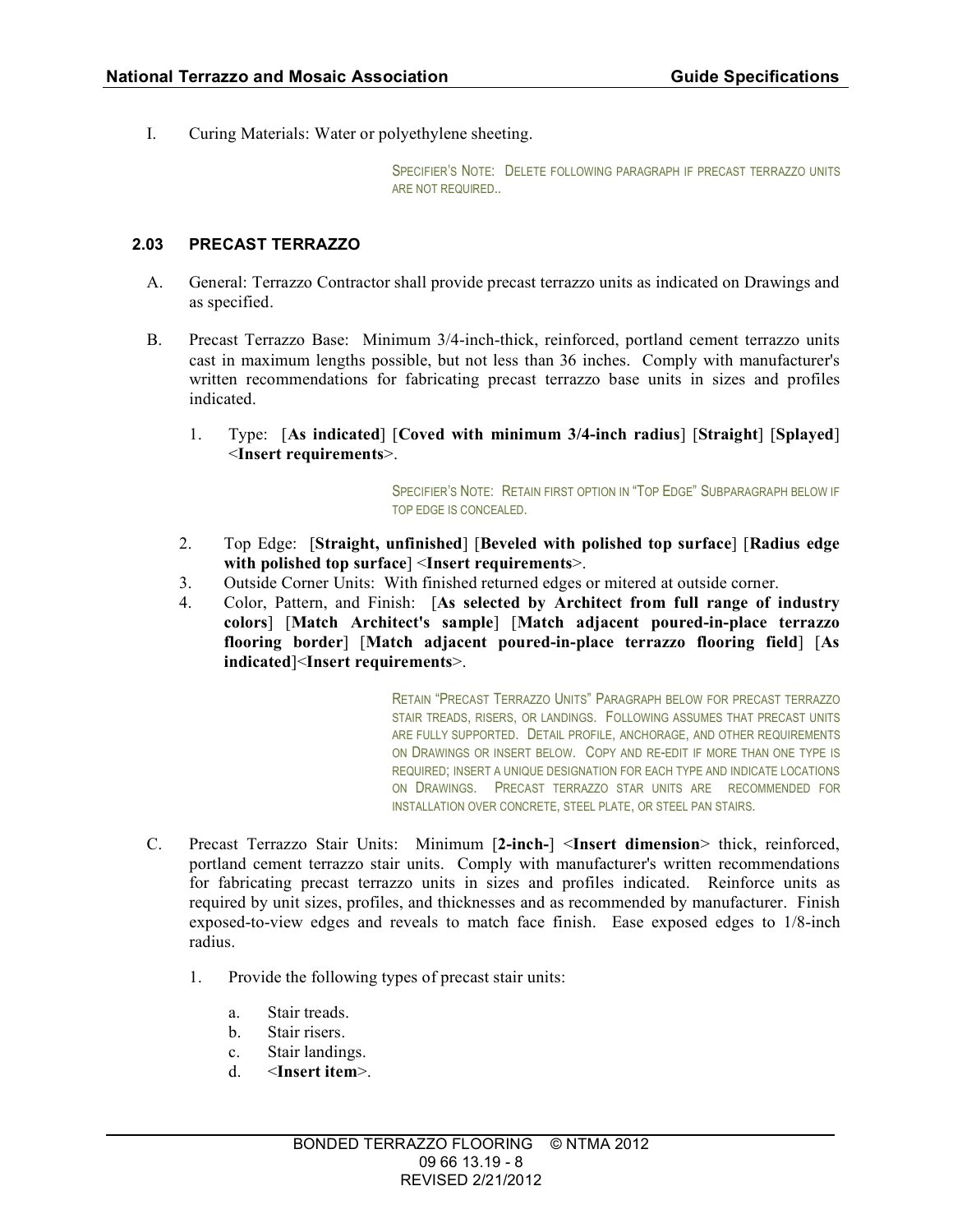SPECIFIER'S NOTE: COORDINATE "COLOR, PATTERN, AND FINISH" SUBPARAGRAPH BELOW WITH ANY PRECAST UNITS IN LIST ABOVE. RE-EDIT IF TREADS, RISERS, OR LANDING UNITS ARE DIFFERENT.

2. Color, Pattern, and Finish: [**As selected by Architect from full range of industry colors**] [**Match Architect's sample**] [**Match adjacent poured-in-place terrazzo flooring border**] [**Match adjacent poured-in-place terrazzo flooring field**] [**As indicated**]<**Insert requirements**>.

> SPECIFIER'S NOTE: KEEP ONE OF THE FOLLOWING TYPES OF SETTING MATERIALS FOR INSTALLING PRECAST TERRAZZO OR KEEP BOTH IF SETTING MATERIAL IS TERRAZZO CONTRACTOR'S OPTION.

> SPECIFIER'S NOTE: EPOXY IS RECOMMENDED FOR INSTALLATION OVER STEEL SUBSTRATES BUT CAN BE USED WITH OTHER SUBSTRATES. THIN SET MORTAR IS NOT RECOMMENDED FOR METAL SUBSTRATES,

- D. Setting Materials for Precast Terrazzo:
	- 1. Latex-Portland Cement Mortar (Thin Set): ANSI A118.4.

SPECIFIER'S NOTE: EPOXY IS RECOMMENDED FOR INSTALLATION OVER STEEL SUBSTRATES BUT CAN BE USED WITH OTHER SUBSTRATES. THIN SET LATEX-PORTLAND CEMENT MORTAR IS NOT RECOMMENDED FOR METAL SUBSTRATES.

2. Epoxy Adhesive: Two component, compatible with terrazzo units and substrate[**.**][**, with a VOC content of 65 g/L or less when calculated according to 40 CFR 59, Subpart D (EPA Method 24).**][**, that complies with the testing and product requirements of the California Department of Health Services' "Standard Practice for the Testing of Volatile Organic Emissions from Various Sources Using Small-Scale Environmental Chambers."**]

#### **2.04 MISCELLANEOUS ACCESSORIES**

- A. Sealer: Terrazzo Contractor shall provide a non-ambering, clear sealer that is chemically neutral; does not impair terrazzo aesthetics or physical properties; is recommended by terrazzo matrix manufacturer. Sealers shall comply with the following:
	- 1. Comply with requirements of authorities having jurisdiction.

SPECIFIER'S NOTE: RETAIN ONLY ONE OPTION IN THE FOLLOWING PARAGRAPH.

- 2. Surface Friction: Not less than **[0.5 (OSHA)] [0.6 (ADA)]** according to ASTM D 2047.
- 3. Water Based Sealer Properties: With pH factor between 7 and 10.

SPECIFIER'S NOTE: RETAIN ONLY PARAGRAPH ABOVE TO RESTRICT SEALERS TO THOSE THAT ARE WATER BASED. RETAIN PARAGRAPH BELOW IF SOLVENT BASED SEALERS ARE PERMITTED.

4. Solvent Based Sealer Properties: Flashpoint at 80 deg. F according to ASTM D 56.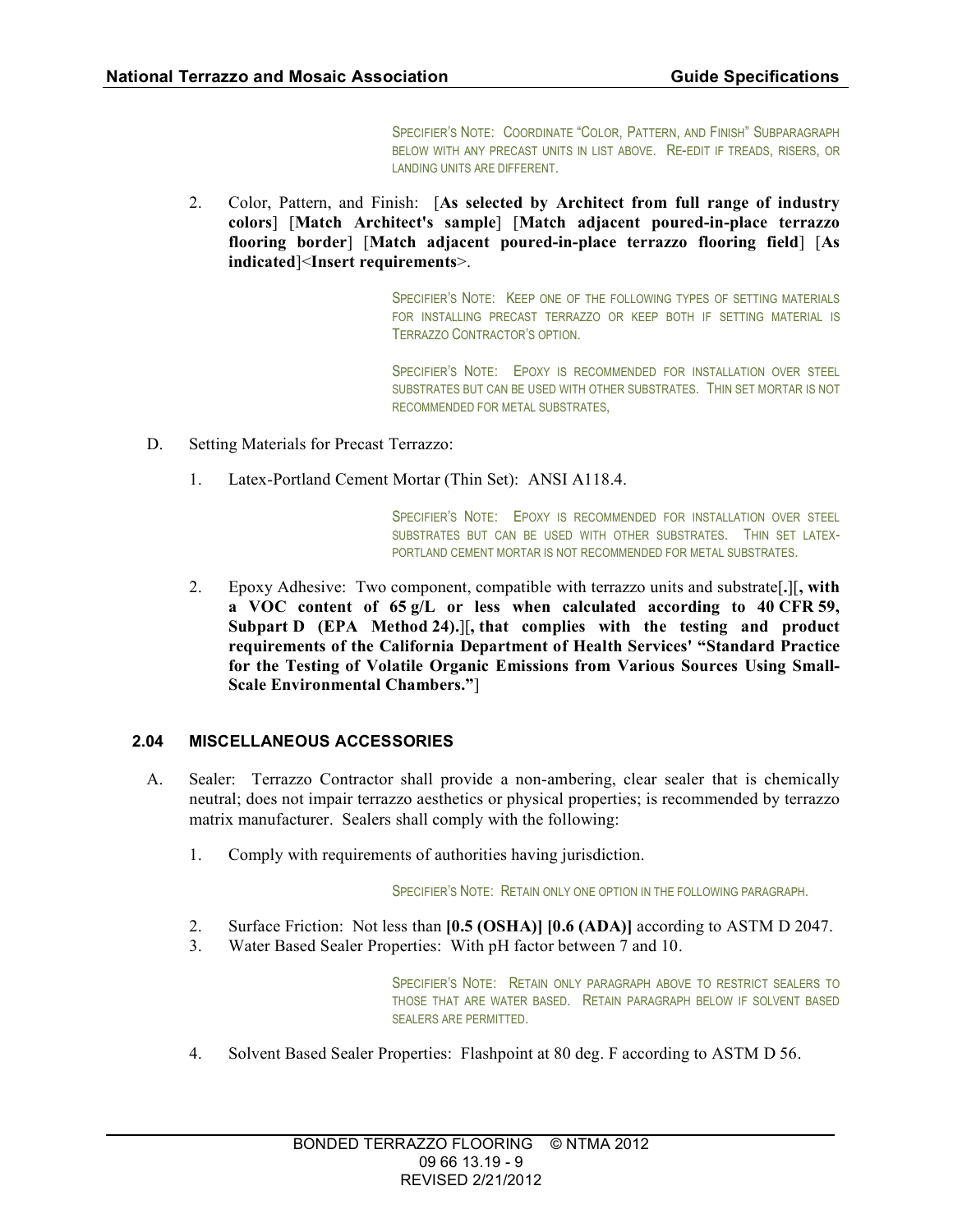SPECIFIER'S NOTE: RETAIN PARAGRAPH BELOW IF REQUIRED FOR LEED-NC, LEED-CI, OR LEED-CS CREDIT IEQ 4.3.

5. Sealers shall have a VOC content of 200  $g/L$  or less when calculated according to 40 CFR 59, Subpart D (EPA Method 24).

## **2.05 MIXES**

A. Terrazzo Selection: Terrazzo Contractor shall provide terrazzo mix(es) according to the following:

> SPECIFIER'S NOTE: NOTE: SELECT TYPE OR TYPES: STANDARD OR VENETIAN. VENETIAN TERRAZZO PERMITS A LARGER AGGREGATE SIZE AND REQUIRES A THICKER (3/4 INCH) TOPPING

1. Type: [**Standard**][**Venetian**].

SPECIFIER'S NOTE: USUALLY KEEP ONLY ONE OF THE FOLLOWING SUBPARAGRAPHS FOR SPECIFYING TERRAZZO MIX COLOR.

SPECIFIER'S NOTE: RETAIN FOLLOWING IF SPECIFYING A COLOR FROM A NTMA **PLATE NO.** 

2. NTMA Plate No. <**Insert standard terrazzo or Venetian terrazzo plate no.**>.

SPECIFIER'S NOTE: RETAIN FOLLOWING IF COLOR WILL BE CHOSEN FROM A NTMA PLATE NO. AFTER CONTRACT IS AWARDED.

3. Mix Color: [**As selected by Architect from NTMA standard-terrazzo plates**] [**As selected by Architect from NTMA Venetian-terrazzo plates**] <**Insert NTMA color plate designation**>

> SPECIFIER'S NOTE: RETAIN FOLLOWING IF A CUSTOM COLOR HAS BEEN CHOSEN AND A MIX WILL BE SPECIFIED. MODIFY AS REQUIRED FOR DESIRED MIX. PERCENTAGES MUST ADD UP TO 100 PERCENT. COPY IF ADDITIONAL MIX REQUIREMENT ARE NEEDED. DO NOT KEEP THE FOLLOWING IF CHOOSING FROM NTMA'S STANDARD TERRAZZO PLATES.

- 4. Custom Mix Color and Pattern:
	- a. Color No. 1:
		- 1) Cement Color: [**White**][**Gray**]
		- 2) Chips: [**No. 1**][**No. 2**] <**insert name of chip**> <**insert percentage**> percent.
		- 3) Chips: [**No. 1**][**No. 2**] <**insert name of chip**> <**insert percentage**> percent.
		- 4) Chips: [**No. 1**][**No. 2**] <**insert name of chip**> <**insert percentage**> percent.
	- b. Color No. 2:
		- 1) Cement Color: [**White**][**Gray**].
		- 2) Chips: [**No. 1**][**No. 2**] <**insert name of chip**> <**insert percentage**> percent.
		- 3) Chips: [**No. 1**][**No. 2**] <**insert name of chip**> <**insert percentage**> percent.
		- 4) Chips: [**No. 1**][**No. 2**] <**insert name of chip**> <**insert percentage**> percent.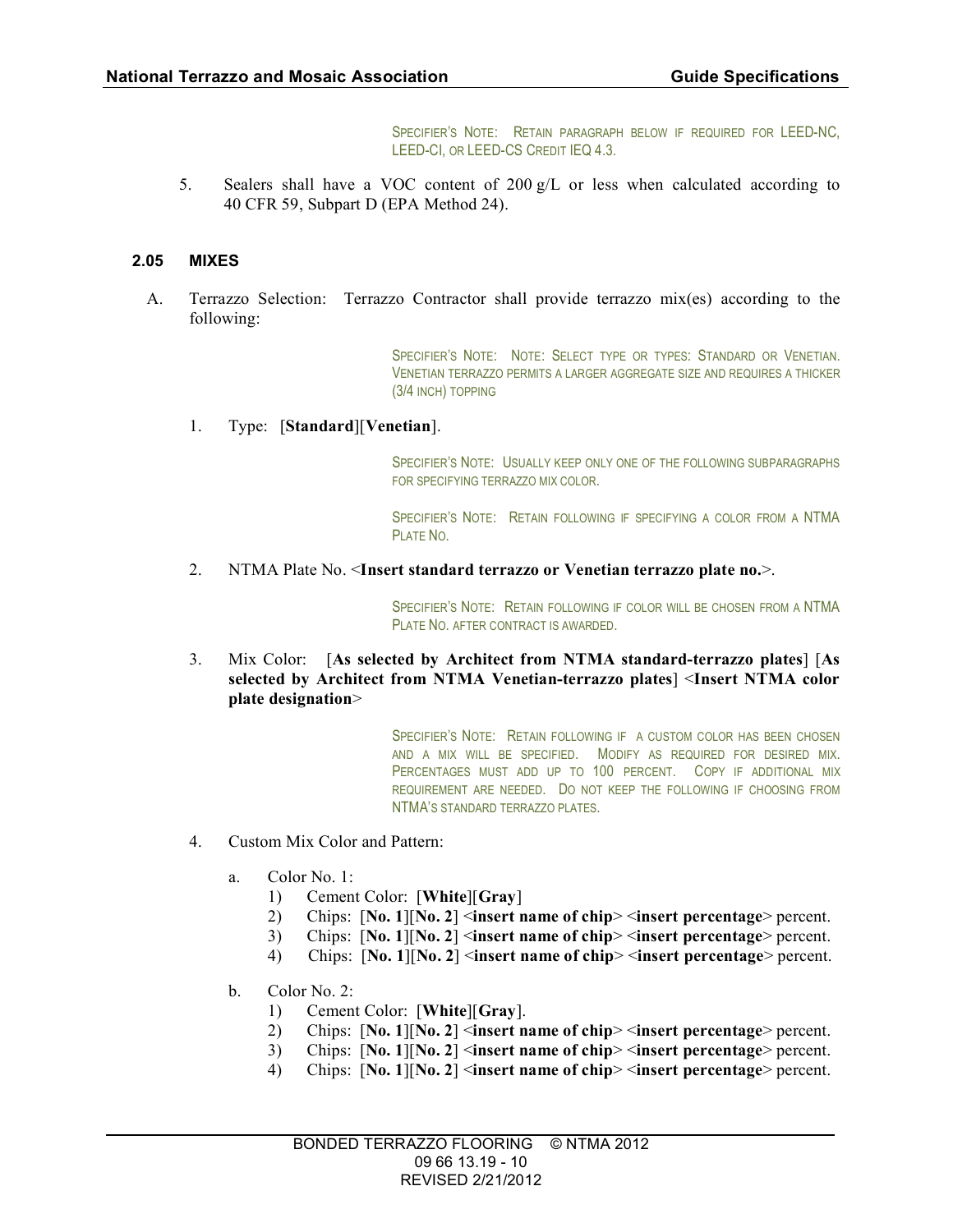- c. Color for Base:
	- 1) Cement Color: [**White**][**Gray**].
	- 2) Chips: No. 1 <**insert name of chip**> <**insert percentage**> percent.
	- 3) Chips: No. 1 <**insert name of chip**> <**insert percentage**> percent.
	- 4) Chips: No. 1 <**insert name of chip**> <**insert percentage**> percent.

SPECIFIER'S NOTE: RETAIN FOLLOWING IF A CUSTOM COLOR HAS BEEN CHOSEN AND MATCHING AN APPROVED SAMPLE WILL BE REQUIRED OR IF TERRAZZO IS REQUIRED TO MATCH AN EXISTING INSTALLATION.

- 5. Custom Mix Color and Pattern: [**Match Architect's sample**] [**Match existing**].
- B. Proportions: Terrazzo Contractor shall proportion materials for underbed and topping mixes as follows:
	- 1. Underbed: One part portland cement to four parts sand and sufficient water to provide workability at as low a slump as possible.
	- 2. Terrazzo Topping: One 94-lb. bag of portland cement per 150 lb. of marble chips[**, color pigment]** and sufficient potable water to produce a workable mix
- C. Mixing: Terrazzo Contractor shall mix underbed and topping as follows:
	- 1. Underbed:
		- a. Charge and mix sand and Portland cement.
		- b. Add water and mix.
	- 2. Terrazzo Topping:
		- a. Charge and mix marble chips, Portland cement and color pigment if required
		- b. Add water and mix to a uniform workable consistency

# **PART 3 - EXECUTION**

#### **3.01 EXAMINATION**

- A. The General Contractor and Architect shall examine substrates and areas, with Terrazzo Contractor present, for compliance with requirements for installation tolerances and other conditions affecting performance of the work.
	- 1. Verify that concrete surfaces to receive bonded terrazzo flooring are sound, free of laitance, glaze, efflorescence, curing compounds, form-release agents, dust, dirt, grease, oil and other contaminants incompatible with terrazzo flooring materials. Concrete substrate shall have a troweled finish.
- B. Terrazzo Contractor shall proceed with installation only after unsatisfactory conditions, including levelness tolerances, have been corrected.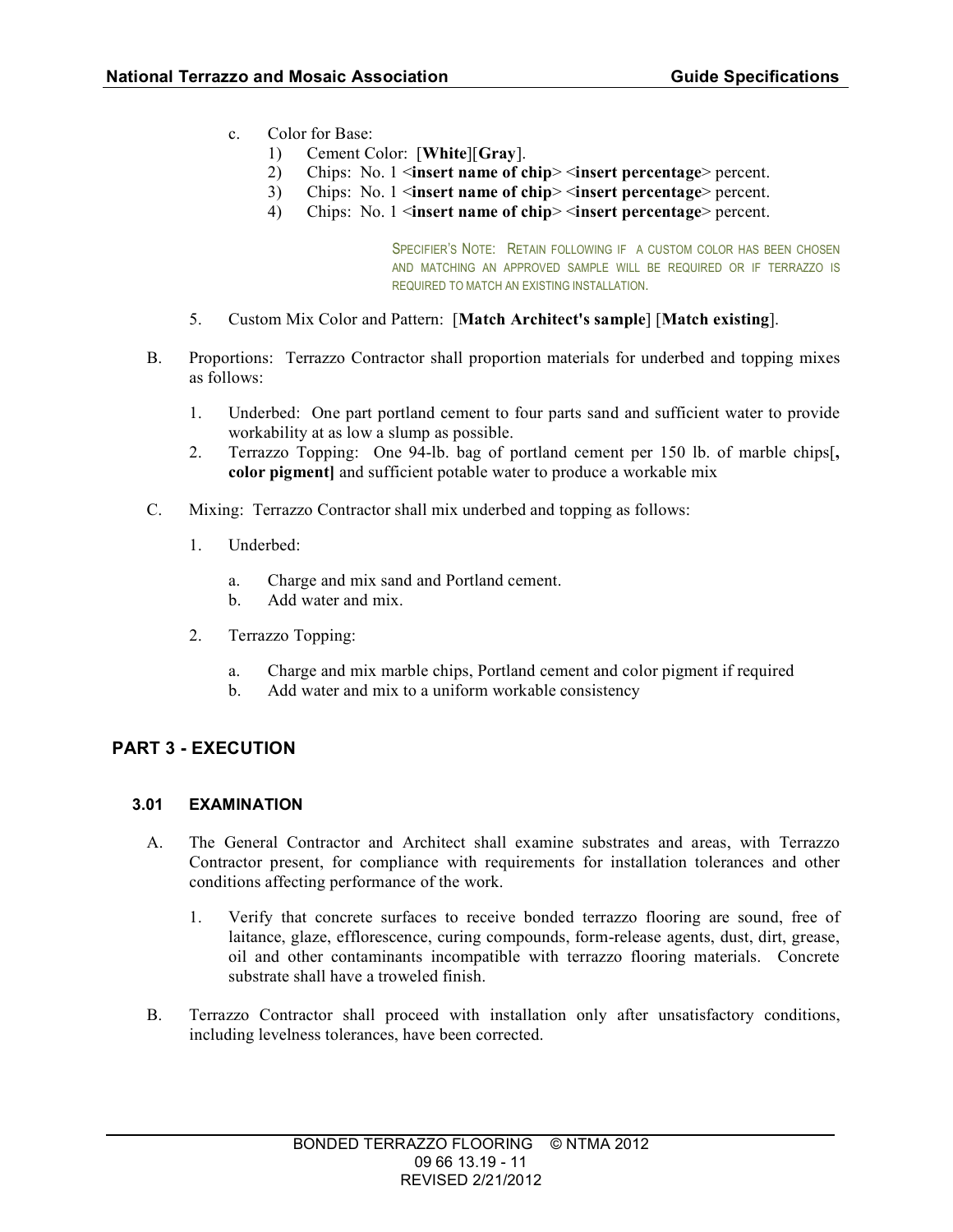#### **3.02 PREPARATION**

A. General Contractor shall broom clean area to receive terrazzo to remove loose chips and all foreign matter.

## **3.03 POURED-IN-PLACE TERRAZZO INSTALLATION**

- A. Underbed: Terrazzo Contractor shall place underbed as follows:
	- 1. Thoroughly saturate concrete subfloor with water, slush and broom with neat cement paste.
	- 2. Place underbed mix.

SPECIFIER'S NOTE: SELECT 1/2 INCH FOR STANDARD TOPPING OR 3/4 INCH FOR VENETIAN TOPPING IN FOLLOWING SUBPARAGRAPH.

- 3. Screed underbed to elevation of **[1/2 inch] [3/4 inch]** below finished floor elevation or slope and firmly compact.
- 4. Install divider strips as shown on drawings in semi-plastic underbed trowel firmly along edges.
- 5. Install control joint strips back to back precisely above subfloor joints taking care that control joint is full depth of underbed.
- B. Strip Materials: Terrazzo Contractor shall install strip materials as follows:
	- 1. Divider and Control Joint Strips:
		- a. Locate divider strips in locations indicated.
		- b. Install control joint strips back to back in locations indicated.
		- c. Install strips in semi-plastic underbed.

SPECIFIER'S NOTE: RETAIN "ACCESSORY STRIPS" SUBPARAGRAPH BELOW FOR ACCESSORY STRIPS.

- 2. Accessory Strips: Install as required to provide a complete installation.
- C. Placing Terrazzo:
	- 1. Dampen underbed with water.
	- 2. Place terrazzo mixture in panels formed by divider strips and trowel mixture to top of strips.
	- 3. Seeding of additional marble chips is optional.
	- 4. Roll and compact surface until all excess cement and water has been extracted.
	- 5. Trowel to a dense uniform flat surface disclosing lines of divider strips.

SPECIFIER'S NOTE: RETAIN "ABRASIVE STRIPS" SUBPARAGRAPH BELOW FOR ABRASIVE STRIPS. OPTION IS BASED ON NTMA RECOMMENDATIONS FOR PRECAST TERRAZZO STAIR TREADS.

6. Abrasive Strips: Install with surface of abrasive strip positioned at a nominal 1/16 inch higher than terrazzo surface.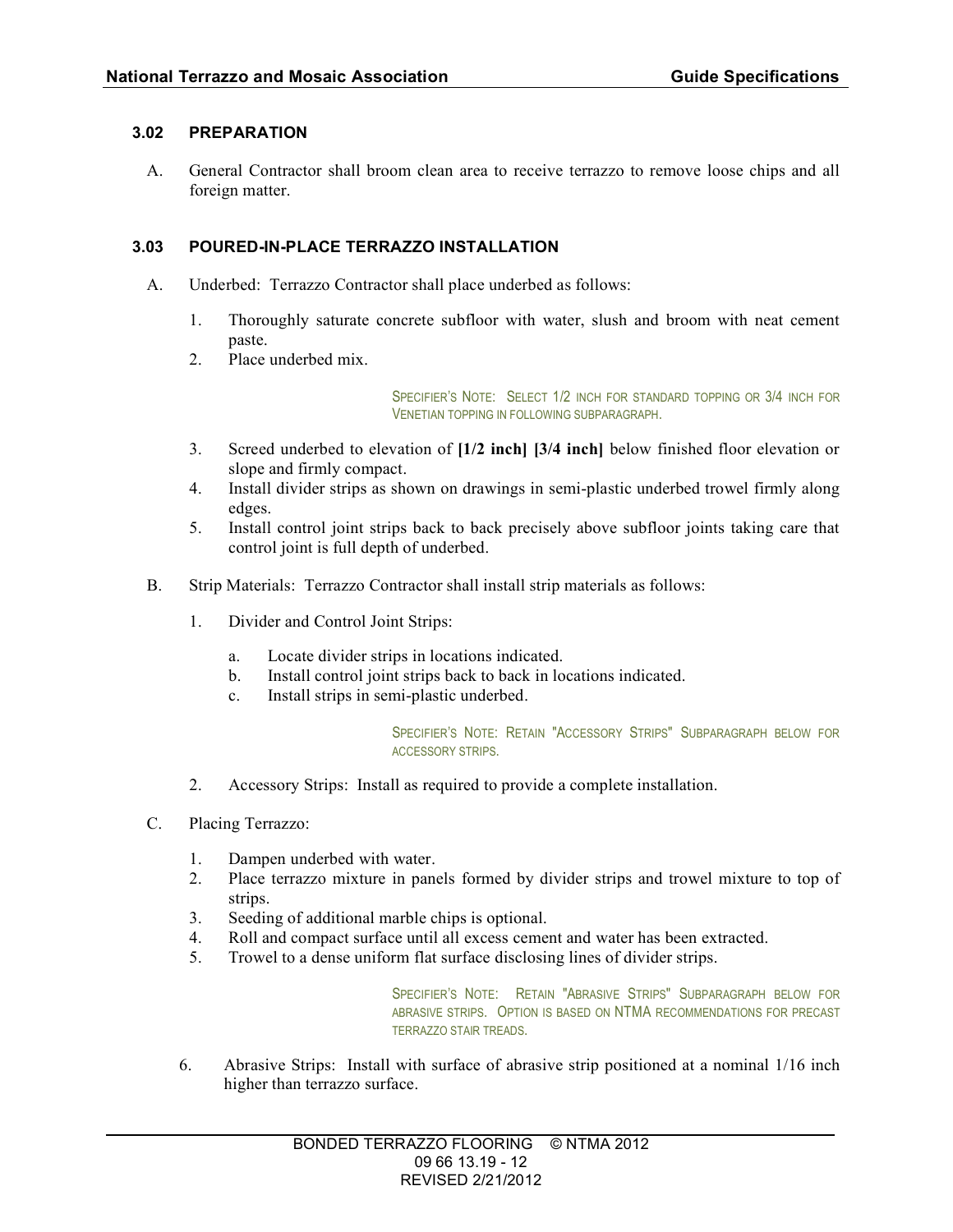SPECIFIER'S NOTE: CURING MAY NOT BE NECESSARY UNDER VERY HUMID CONDITIONS.

- D. Curing: Terrazzo Contractor shall cure the terrazzo topping as follows:
	- 1. After completing placement of terrazzo and composition has sufficiently set, cover with water or polyethylene sheeting.
	- 2. Cure until topping develops sufficient strength to prevent lifting or pulling of terrazzo chips during grinding.

SPECIFIER'S NOTE: DELETE THE FOLLOWING PARAGRAPH AND ASSOCIATED SUBPARAGRAPHS IF POURED IN PLACE TERRAZZO BASE IS NOT USED.

SPECIFIER'S NOTE: EXACT MATCH BETWEEN BASE AND FLOOR IS USUALLY NOT POSSIBLE.

- E. Poured in Place Terrazzo Base: Terrazzo Contractor shall provide mix color for terrazzo base to match [**approved sample**] [**approved mockup**].
	- 1. Terrazzo Contractor shall place and finish terrazzo base at the same time the terrazzo floor is being installed.

SPECIFIER'S NOTE: DELETE THE FOLLOWING PARAGRAPH AND ASSOCIATED SUBPARAGRAPH IF TERRAZZO STAIRS ARE NOT USED. POURED IN PLACE TERRAZZO IS RECOMMENDED FOR INSTALLATION OVER CONCRETE STAIRS OR STEEL PAN STAIRS.

- F. Poured in Place Terrazzo Stairs: Terrazzo Contractor shall provide mix color for treads and risers to match [**main terrazzo field**] [**terrazzo border**] **[as indicated on Drawings]**.
	- 1. Place and finish terrazzo stair treads and risers at the same time the terrazzo floor is being installed.

SPECIFIER'S NOTE: RETAIN THE FOLLOWING ONLY FOR POURED-IN-PLACED INSTALLATIONS OVER STEEL STAIRS.

- 2. Apply two sheet of steel wire lath to steel treads and risers. Offset each sheet so that wires are 2 inches o. c. Screw attach to steel substrates.
- G. Finishing: Terrazzo Contractor shall finish the terrazzo topping as follows:
	- 1. Rough Grinding: Grind with 24 or finer grit stones or with comparable diamond plates.
	- 2. Grouting:
		- a. Cleanse floor with clean water and rinse.
		- b. Remove excess rinse water and machine or hand apply grout, taking care to fill voids.

SPECIFIER'S NOTE: CURING MAY NOT BE NECESSARY UNDER VERY HUMID CONDITIONS.

3. Cure Grout: Cure until grout is ready for fine grinding.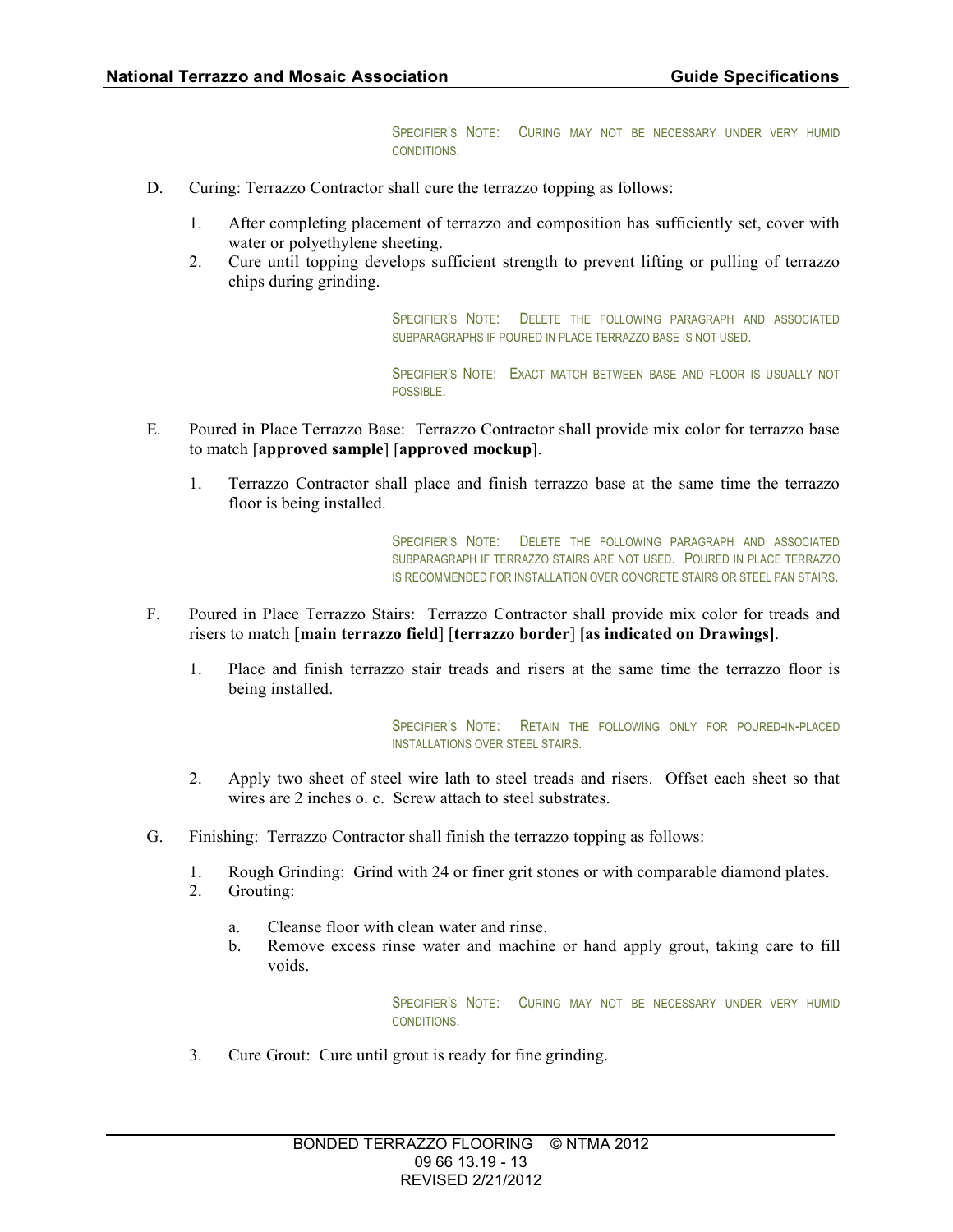SPECIFIER'S NOTE: GROUT MAY BE LEFT ON TERRAZZO UNTIL ALL HEAVY AND MESSY WORK ON PROJECT IS COMPLETED.

4. Fine Grinding/Polishing: Grind with **[80] [120]** grit stones or comparable diamond abrasives until all grout is removed from surface.

> SPECIFIER'S NOTE: COMPLETED INSTALLATION SHOULD MATCH APPROVED SAMPLES OR MOCKUPS.

> SPECIFIER'S NOTE: GRINDING AND POLISHING WITH FINER GRIT ABRASIVES MAY BE PERFORMED AFTER TERRAZZO INSTALLATION HAS BEEN ACCEPTED. CONSULT WITH TERRAZZO INSTALLER FOR OPTIONS.

- H. Terrazzo Cleaning: Terrazzo Contractor shall clean finished terrazzo as follows:
	- 1. Remove grinding residue from terrazzo surface.
	- 2. Wash terrazzo surfaces immediately after final grinding of terrazzo flooring with water and allow surfaces to dry thoroughly.
- I. Sealing: Terrazzo Contractor shall seal terrazzo according to sealer manufacturer's written instructions.

SPECIFIER'S NOTE: DELETE THE FOLLOWING ARTICLE IF PRECAST TERRAZZO UNITS ARE NOT USED.

#### **3.04 PRECAST TERRAZZO INSTALLATION**

A. Terrazzo Contractor shall install precast terrazzo units as follows:

SPECIFIER'S NOTE: DELETE THE FOLLOWING SUBPARAGRAPH IF PRECAST TERRAZZO BASE IS NOT USED. ANSI 108.05 IS THE STANDARD SPECIFICATION FOR SETTING TILE WITH LATEX-PORTLAND CEMENT THINSET MORTAR; ANSI 108.06 IS THE STANDARD SPECIFICATION FOR SETTING TILE WITH EPOXY ADHESIVE.

1. Precast Terrazzo Base: Use [**latex-portland cement mortar**] [**or**] [**epoxy adhesive**] to install precast terrazzo base over substrates indicated according to [**ANSI 108.5**] [**or**] [**ANSI 108.6**].

> SPECIFIER'S NOTE: KEEP FOLLOWING SUBPARAGRAPH IF PRECAST STAIR UNITS ARE SET ON CONCRETE STAIRS AND LANDINGS OR CONCRETE FILLED TREADS AND LANDINGS. ANSI 108.05 IS THE STANDARD SPECIFICATION FOR SETTING TILE WITH LATEX-PORTLAND CEMENT THINSET MORTAR; ANSI 108.06 IS THE STANDARD SPECIFICATION FOR SETTING TILE WITH EPOXY.

2. Precast Terrazzo Stair Units: Use [**latex-portland cement mortar**] [**or**] [**epoxy adhesive**] to install **[treads,] [risers,] [and] [landings]** over concrete substrates according to **[ANSI 108.5**] [**or**] [**ANSI 108.6]**.

> SPECIFIER'S NOTE: KEEP FOLLOWING SUBPARAGRAPH IF PRECAST STAIR UNITS ARE SET ON STEEL RISERS OR STEEL PLATE STAIRS AND LANDINGS.